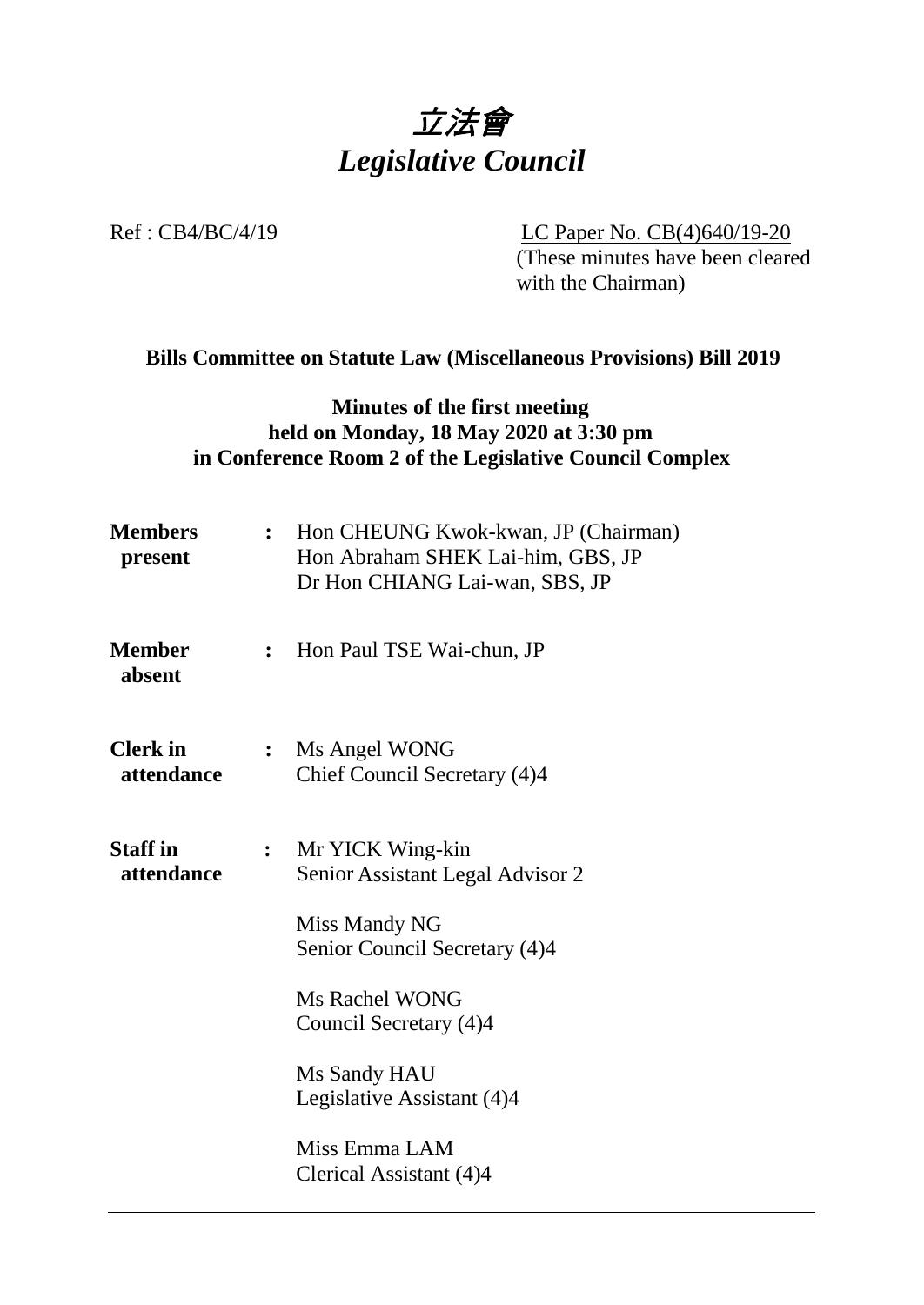#### **I. Election of Chairman**

Mr CHEUNG Kwok-kwan was elected Chairman of the Bills Committee. Members agreed that there was no need for the Bills Committee to elect a Deputy Chairman.

#### **II. Any other business**

#### Invitation of public views

2. Members considered it not necessary to invite the public to give views on the Statute Law (Miscellaneous Provisions) Bill 2019 ("the Bill").

#### Date of next meeting

3. Members noted that a further meeting would be scheduled to meet with the Administration. Dr CHIANG Lai-wan would like the Administration to brief members on the proposed amendments in the Bill (in particular those made to the High Court Ordinance (Cap. 4)), the progress of processing non-refoulement claim cases and the expected effectiveness of the proposed amendments to Cap. 4 in expediting the handling of non-refoulement claim cases.

4. There being no other business, the meeting ended at 3:33 pm.

Council Business Division 4 Legislative Council Secretariat 27 May 2020